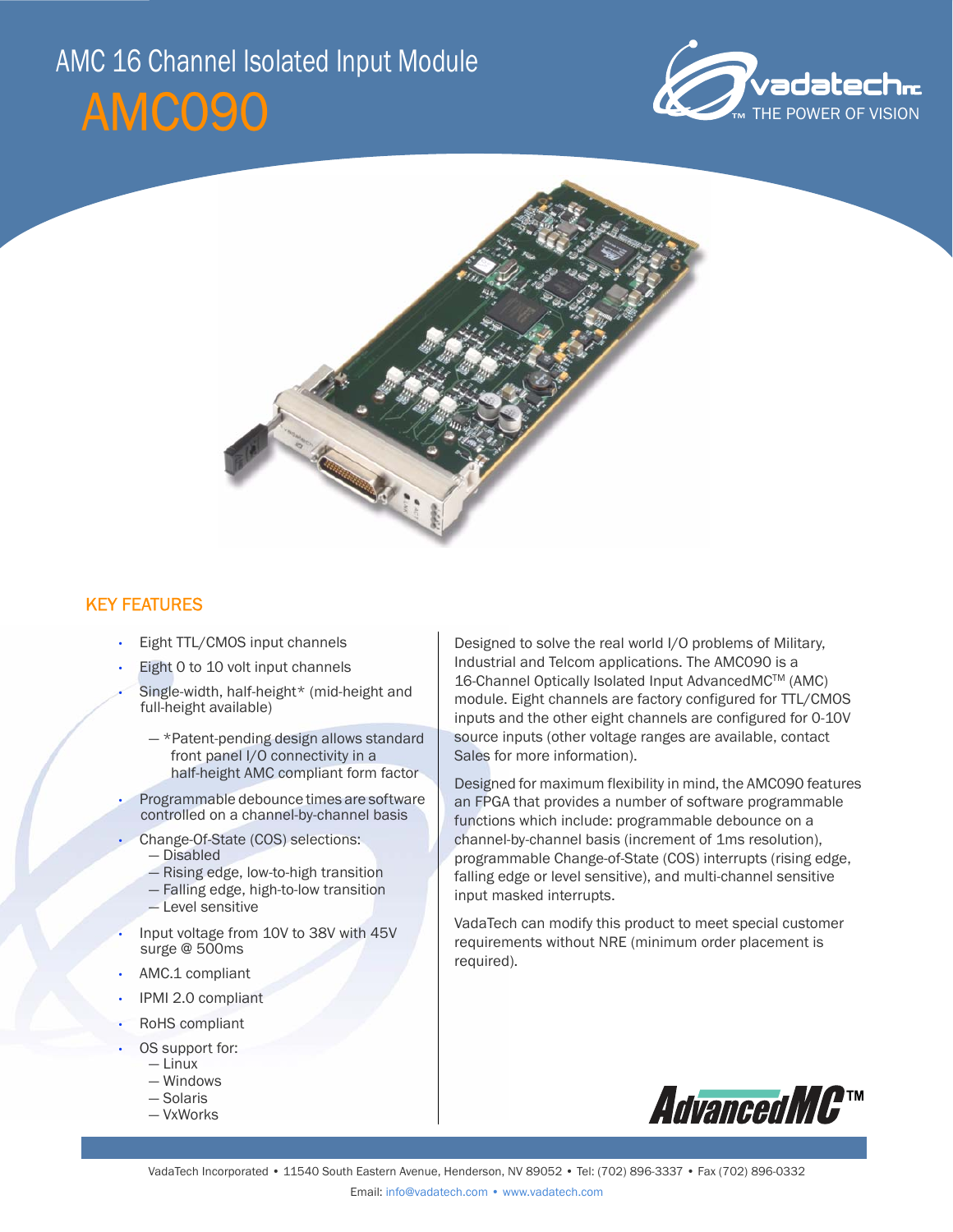# **SPECIFICATIONS**

| Architecture                |                                                                                                                                                                                                      |                                                                                         |
|-----------------------------|------------------------------------------------------------------------------------------------------------------------------------------------------------------------------------------------------|-----------------------------------------------------------------------------------------|
| Physical                    | <b>Dimensions</b>                                                                                                                                                                                    | Single-Width, Half-Height (with Mid or Full-Height options)                             |
|                             |                                                                                                                                                                                                      | Width: 2.89 in. (73.5 mm)                                                               |
|                             |                                                                                                                                                                                                      | Depth: 7.11 in. (180.6 mm)                                                              |
|                             |                                                                                                                                                                                                      | 16 total inputs                                                                         |
| <b>Type</b>                 | <b>AMC Input</b>                                                                                                                                                                                     | Eight TTL/CMOS channels                                                                 |
|                             |                                                                                                                                                                                                      | Eight 0 to 10 volt channels                                                             |
| <b>Standards</b>            |                                                                                                                                                                                                      |                                                                                         |
| <b>AMC</b>                  | <b>Type</b>                                                                                                                                                                                          | AMC.1                                                                                   |
| <b>Module Management</b>    | <b>IPMI</b>                                                                                                                                                                                          | <b>IPMI Version 2.0</b>                                                                 |
| PCIe                        | Lanes                                                                                                                                                                                                | x4                                                                                      |
| Configuration               |                                                                                                                                                                                                      |                                                                                         |
| Power                       | <b>AMC090</b>                                                                                                                                                                                        | 3.5W                                                                                    |
|                             |                                                                                                                                                                                                      | IPMI Controller < 30 mA @3.3V                                                           |
|                             | Temperature                                                                                                                                                                                          | Operating Temperature: 0° to 65° C (Air flow requirement is to be greater than 200 LFM) |
|                             |                                                                                                                                                                                                      | Storage Temperature: -40° to +90° C                                                     |
| Environmental               | Vibration                                                                                                                                                                                            | 1G, 5-500Hz each axis                                                                   |
|                             | <b>Shock</b>                                                                                                                                                                                         | 30Gs each axis                                                                          |
|                             | <b>Relative Humidity</b>                                                                                                                                                                             | 5 to 95 percent, non-condensing                                                         |
|                             | <b>Interface Connectors</b>                                                                                                                                                                          | 51-Pin Micro DIN style                                                                  |
| <b>Front Panel</b>          | <b>LEDs</b>                                                                                                                                                                                          | IPMI Management Control                                                                 |
|                             |                                                                                                                                                                                                      | Activity and Link                                                                       |
|                             | Mechanical                                                                                                                                                                                           | <b>Hot Swap Ejector Handle</b>                                                          |
| <b>Software Support</b>     | <b>Operating Systems</b>                                                                                                                                                                             | Linux, Windows, Solaris and VxWorks                                                     |
| Other                       |                                                                                                                                                                                                      |                                                                                         |
| <b>MTBF</b>                 | MIL Spec 217-F > 238,000 Hrs.                                                                                                                                                                        |                                                                                         |
| Certifications              | Designed to meet FCC, CE and UL certifications where applicable                                                                                                                                      |                                                                                         |
| <b>Standards</b>            | VadaTech is certified to both the ISO9001:2000 and AS9100B:2004 standards                                                                                                                            |                                                                                         |
| Compliance                  | RoHS and NEBS                                                                                                                                                                                        |                                                                                         |
| Warranty                    | Two (2) years.                                                                                                                                                                                       |                                                                                         |
|                             | The VadaTech logo is a registered trademark of VadaTech, Inc. Other registered trademarks are the property of their                                                                                  |                                                                                         |
| <b>Trademarks and Logos</b> | respective owners. AdvancedMC™ and the AdvancedTCA™ logo are trademarks of the PCI Industrial Computers<br>Manufacturers Group. All rights reserved. Specification subject to change without notice. |                                                                                         |
| <b>Notes</b>                | The Half-Height front panel is a patent-pending design. Contact your Sales representative for more information.                                                                                      |                                                                                         |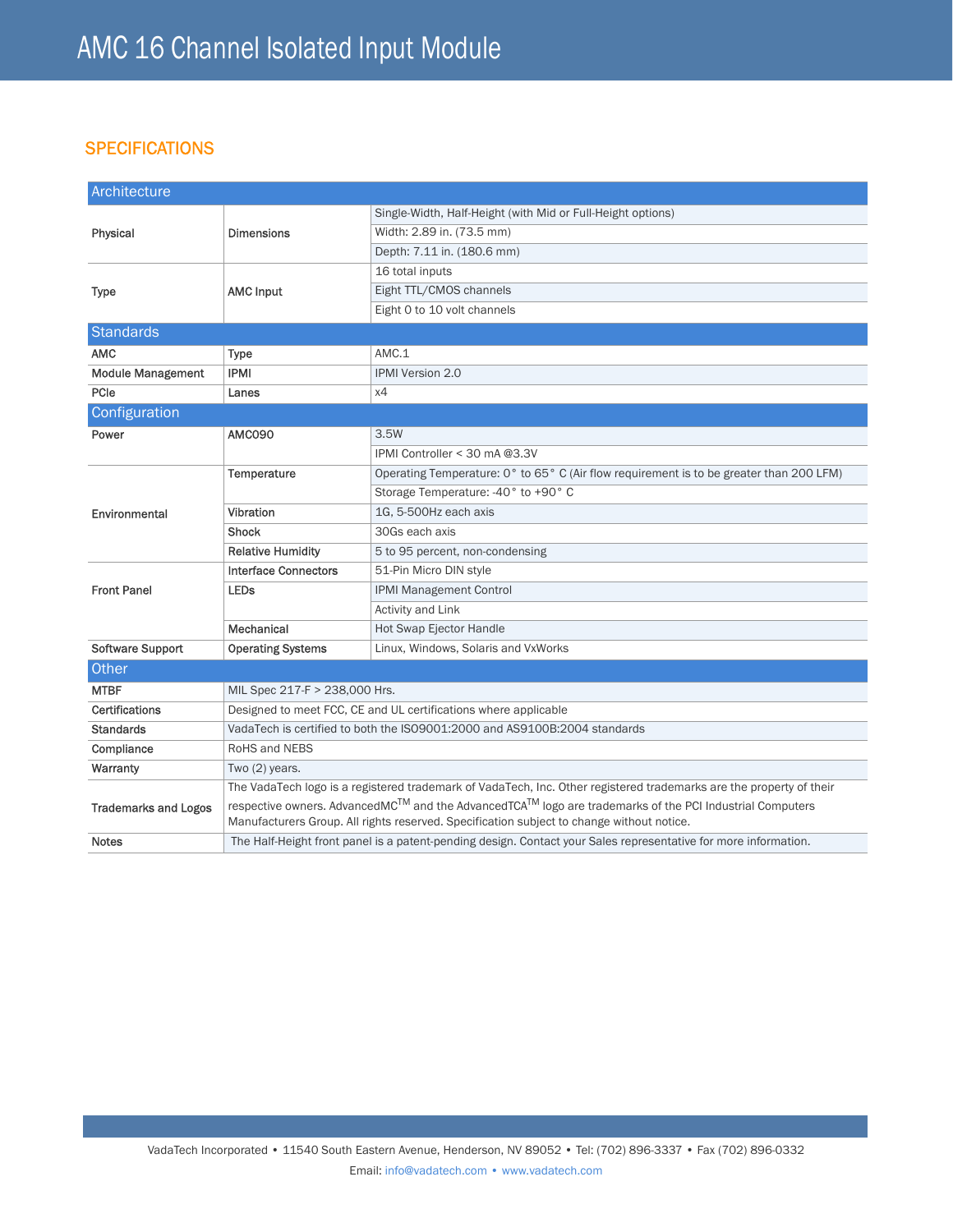

FIGURE 1. AMC090 Functional Block Diagram



FIGURE 2. AMC090 Front Panel